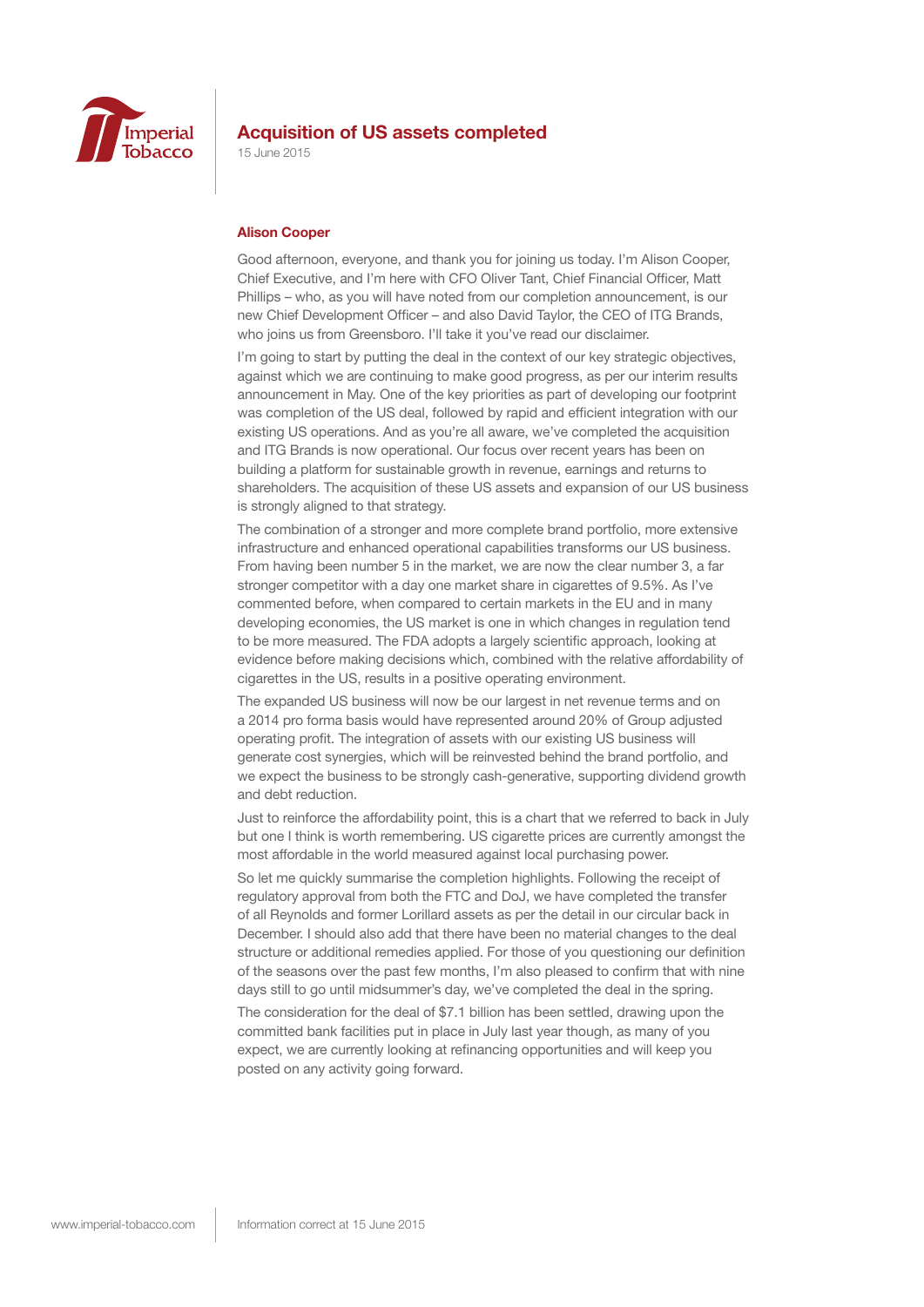

15 June 2015

We've already undertaken an extensive amount of work to ensure a smooth transition of brands, facilities, systems and people. The completion of the deal and operational readiness has been down to the immense effort and commitment shown by a dedicated team of people drawn from Imperial, Commonwealth and Lorillard. My thanks for a truly fantastic job.

As per the purchase agreement, we and Reynolds are now in a managed transition period of a few months, which helps provide stability as we introduce new commercial arrangements for the trade. Our commercial and operational strategies, including portfolio investments and customer relationship activities, have been finalised and are starting to be deployed. The total share of acquired cigarette brands over the latest quarterly period to 9 June is 6.8%, which is in line with the day one assumptions originally used to evaluate the deal. The latest quarterly data shows the combined market share of Winston, Kool and Salem to be 4.9%, and Doral has therefore not been included in the acquired brands at closing. Together with our existing Commonwealth share of 2.7%, ITG brands day one share of the US cigarette market is 9.5%. Winston, Kool, Maverick and USA Gold in cigarettes; Dutch Masters and Backwoods in mass market cigars, and blu and e-vapor give us a strong portfolio, materially increasing our relevance to key retail accounts and influence with the trade across the US.

We have completed a full training schedule for the sales team, who are ready to start work with the new portfolio. And as David has said to me on a number of occasions, it's not the brand that builds the team but the team that builds the brand. The team is already in place, with a structured design to reflect both the existing strength of the new portfolio and our opportunities for growth on a state-by-state basis.

This is not a deal which has been driven by the opportunity to reduce costs. Whilst those opportunities do exist and will be realised, we've been clear from the outset that the commercial rationale lies in the inherent brand equity and opportunity to grow sales. We've developed trade marketing, A&P and pricing strategies and reflected in our plans the material uplift in investment we believe is required to drive a turnaround in share. That investment will be primarily directed towards Winston, which is still the sixth largest brand in the US in spite of having had no focus and little or no support for a number of years. We will also increase the investment behind Kool and Maverick, whilst broadly maintaining investment in USA Gold. Stability in our overall US market share is our first objective, and this will be achieved through all aspects of our sales and marketing activities to develop sustainable and profitable market share.

In line with the original terms of our agreement, both Reynolds and ourselves are working through a structured route-to-market approach. This allows for a transparent and orderly transition of ownership, with the re-merchandising of brands, alignment of shelf space and introduction of new commercial terms being phased across the next five months.

We are excited to be welcoming the blu team on board and combining a fantastic e-vapor brand, Silicon Valley know-how with the technical expertise and IP from Fontem. As you're probably aware, we are already distributing blu under licence in the UK, and this is reinforcing our view that blu is a brand with strong potential. The management changes we announced in our release are indicative of the level of commitment we have in e-vapor and the ongoing development of new consumer experiences.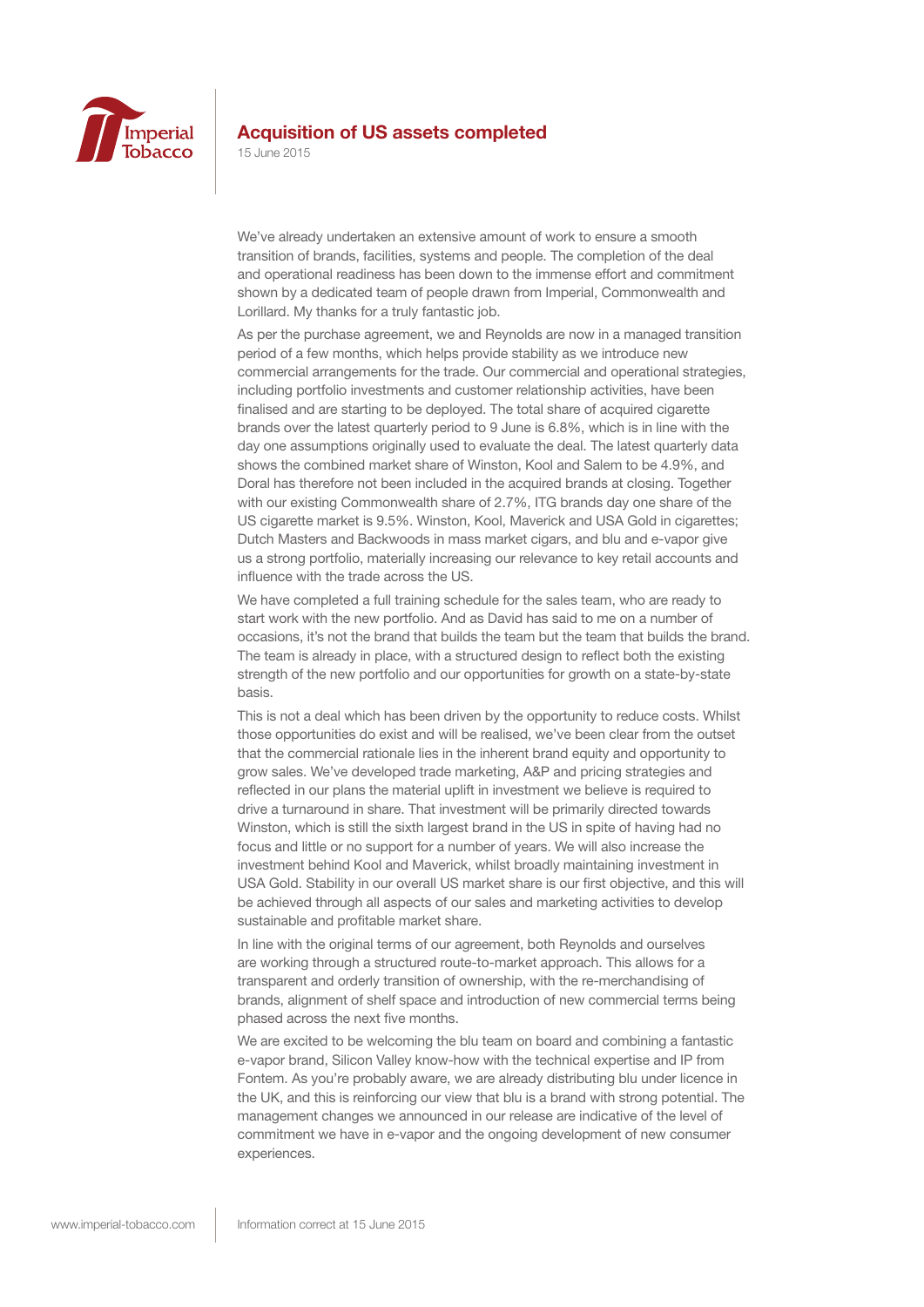

15 June 2015

Although the assets did not formally become ours until last week, integration planning started several months ago. Dedicated teams across both Imperial and Lorillard have been working together to cover all areas of the business in readiness for completion. Post-completion integration is now fully underway. As we've already announced, David Taylor, the former CFO of Lorillard, has been appointed to run ITG Brands. David brings with him a huge amount of experience and in-depth knowledge of the sector and David, perhaps you'd like to say a few words at this stage.

#### **David Taylor**

Thank you, Alison. I am delighted to be leading ITG Brands and it is a pleasure to be joining you on today's call. As you mentioned, we've made a great deal of progress on our integration efforts, our operational readiness and our brand plans for ITG Brands newly expanded portfolio of tobacco products. I suppose that is one of the hidden benefits to have waited so long for the required regulatory and legal approvals to close the transaction. We've had more than ample time to create a robust transition.

This is truly an exciting opportunity for us at ITG Brands to build value based on a diversified portfolio of brands across menthol and non-menthol segments of the US cigarette market, combined with market-leading brands in the mass market cigar and e-vapor categories. In the cigarette market, our vision is to restore the brands acquired from Reynolds by leveraging the high name recognition of these brands, primarily Winston and Kool, with significant investment and increased visibility at retail, professionally executed by what I believe to be the best combined sales and marketing teams in the industry. This will be our absolute focus at ITG Brands. This will of course be complemented by our leading mass market cigar brands Dutch Masters and Backwoods, as well as blu, one of the leading consumer propositions in the e-vapor space.

Our portfolio strategy is designed to balance market share and profitability, and as Alison said, we have a long-term perspective that will be driven by consistent investment over the long term to drive sustainable, profitable market share. Our strategy and tactics will not seek quick wins but will be focused on delivering meaningful results over time. That is how Lorillard won in the US marketplace in the past and that is how my former Lorillard colleagues as well as our new Commonwealth Altadis team members are positioning ITG Brands for success in the future. Lorillard's sales and management teams have widely been regarded as best in class in the US, and the additional talent from Commonwealth Altadis makes the team better and brings special expertise in other tobacco categories and to our new organisation. ITG Brands brings together the best elements of Lorillard and Commonwealth and we are supported by Imperial's extensive global team. It is truly a powerful combination and we are all very eager to get to work.

I look forward to sharing our future successes with you as we continue to build our US business. For now I'll turn it back over to Alison. Thank you.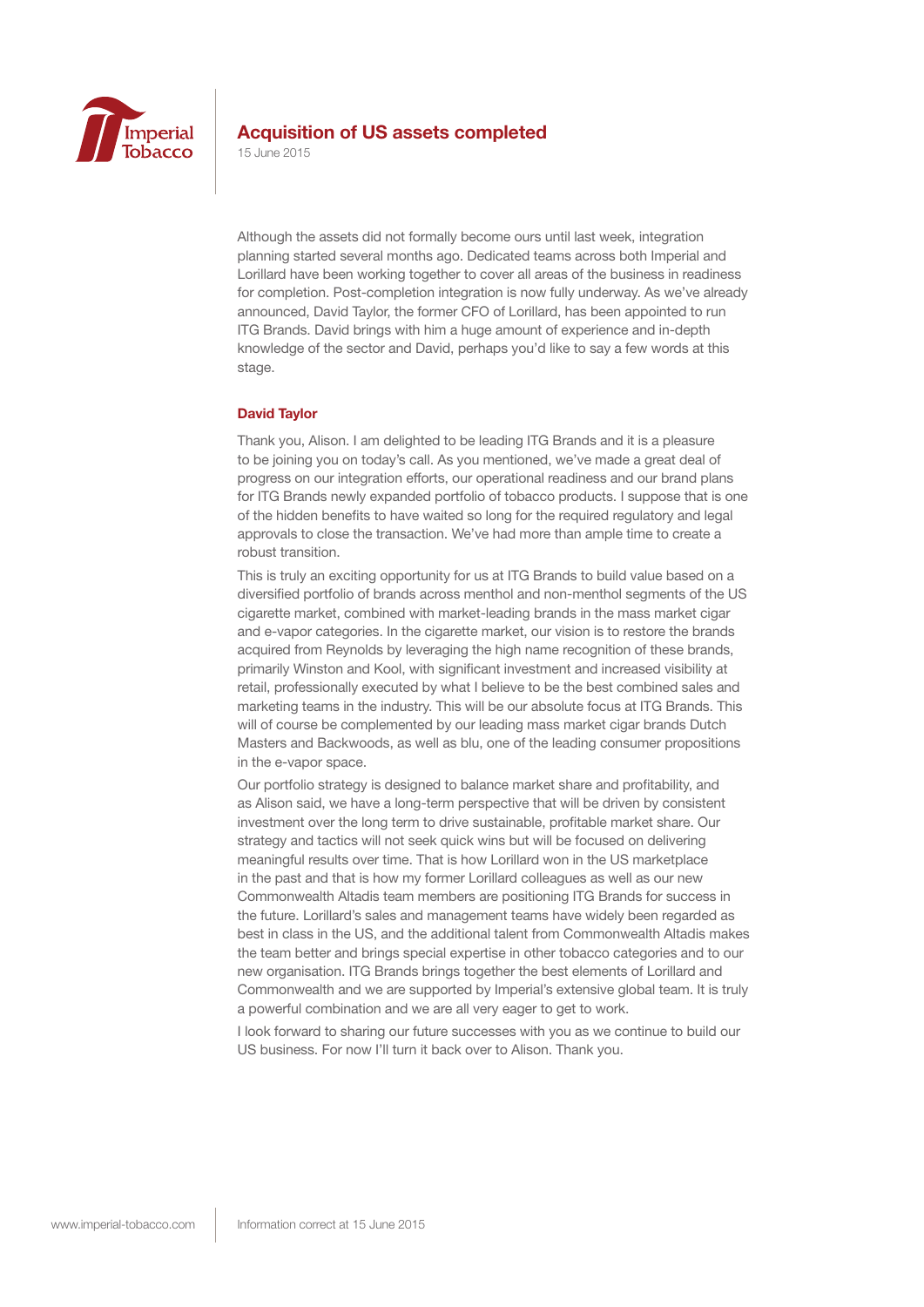

15 June 2015

#### **Alison Cooper**

Thank you, David. Culture is something which I feel is often overlooked in integrations. David talked there about bringing teams together across Lorillard, Commonwealth and the wider Imperial Tobacco Group. The formal monitoring we've carried out over the past few months reads very positively: the collaborative and can-do attitudes demonstrated by the integration team from Commonwealth and Lorillard has been evidenced throughout the planning process, and they've put us in a great place to hit the ground running. Over the past months, this team has addressed over 1000 integration activities covering finance, sales and marketing, manufacturing and supply chain, systems, HR, regulation. All of these have been critical to our day one readiness and I'm delighted that the process has gone so smoothly. On the manufacturing side, we have an agreement in place with Reynolds which allows the reciprocal manufacturing of our respective brands and the gradual transition of Newport production from Greensboro to their facility at Tobaccoville and vice versa for Winston, Kool and Salem. I don't intend to go into the nuts and bolts of that arrangement but what I will say is that the planning is at a granular level to ensure continued supply to our customers and the full transition of manufacturing between ITG Brands and Reynolds.

From a customer perspective, we began preparing them for the changes several weeks ago, with correspondence covering the new organisation, sales setup and brand portfolio. We're now actively managing the customer engagement process within the phased route-to-market approach I mentioned earlier.

I'll now hand over to Oliver, who will take you through some of the broader financials before we move on to take your questions.

#### **Oliver Tant**

Thanks, Alison. Let me start by talking through where we stand on financing. Consideration of \$7.1 billion has been fully settled, drawing against the US dollardenominated bank facilities put in place before we announced the deal in July last year. It is likely that we will refinance part, if not all, of these facilities in the debt markets. While the date of any issuance has yet to be agreed, it is likely to be sooner rather than later. At current market rates, we would expect to achieve a rate of approximately 4% across a blend of maturities. In the short term, the impact on the overall Group cost of debt is likely to be a nominal reduction. We consulted all three ratings agencies – Standard & Poor's, Moody's and Fitch – before the deal was announced last July and have maintained regular contact with them since. All three remain comfortable with our post-completion financial parameters, which are as expected.

The financials in our plans are attractive, with strong earnings accretion in year one. As Alison mentioned earlier, however, the compelling deal rationale is the longer-term opportunity to reinvigorate an attractive portfolio in a stable and profitable market. In order to achieve that, we will significantly upscale and maintain investment in those brands, in part funding that through the reinvestment of all dealrelated synergies.

As I've said before, the circular can be used as a good proxy for financials relating to the incremental US business in FY '16, in particular the profit that we expect to